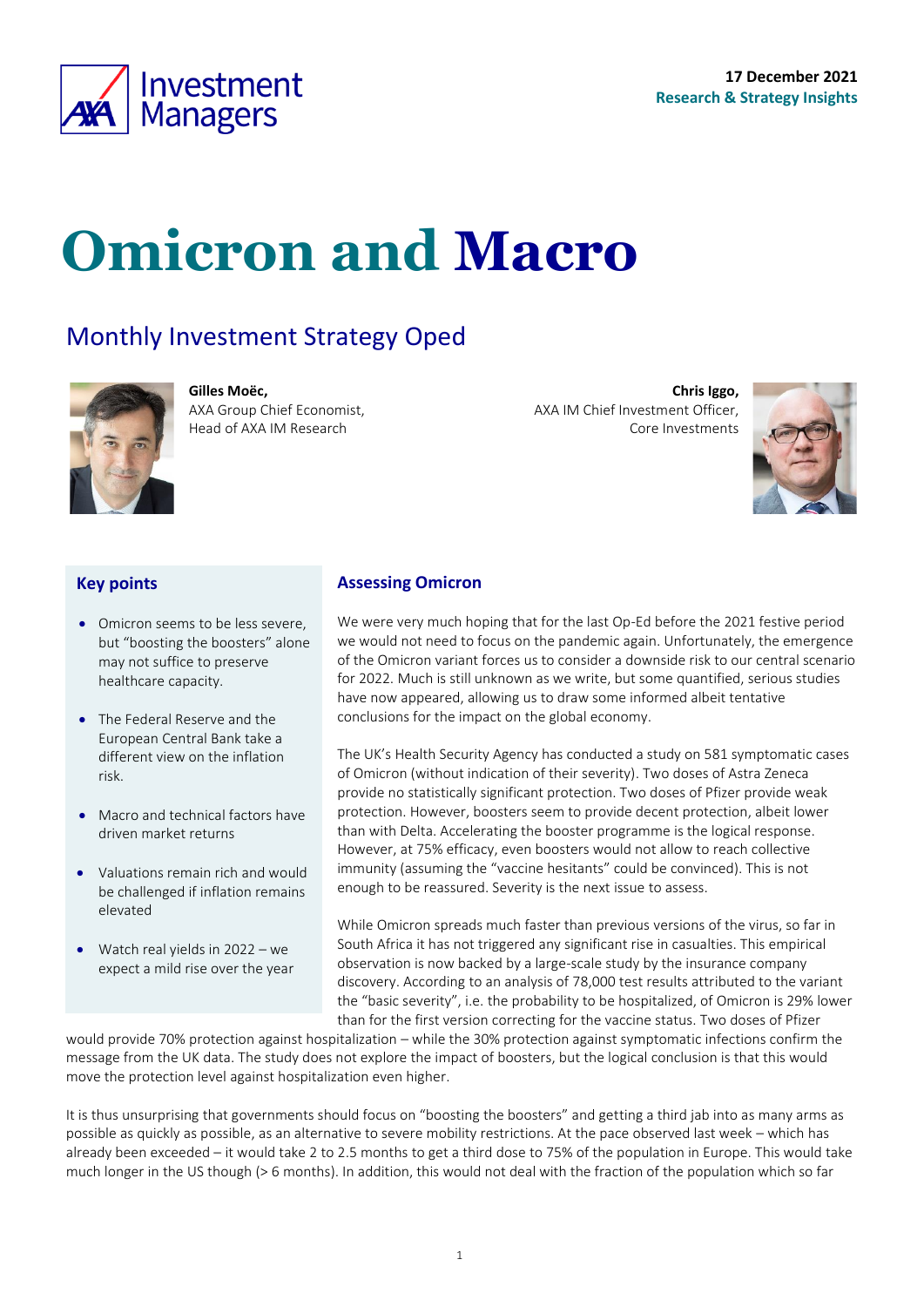has rejected the vaccines. The introduction of restrictions conditional on individual vaccinal status seems to have had an impact on the take-up of first doses in Germany – where a significant minority of "vaccine-hesitants" had been holding out. It will however take until late into 2022 to get these "new converts" to the best protection level.

All in all, the combination of a high speed of propagation of the variant and a still significant number of people without any protection may mean that additional restrictive measures will be needed in the weeks ahead as a "circuit breaker" to preserve healthcare capacity – unless severity proves to be substantially lower than in previous waves. This would dent GDP growth this winter, even if it would likely be a mere pause in the recovery trajectory. We are not back to square one in the fight against the pandemic.

In this uncertain environment, central banks have displayed different attitudes. The Federal Reserve (Fed) has clearly "flipped", expressing concerns that the current inflation spike could become "entrenched" and the result of the endogenous workings of the economy. The acceleration in tapering as such is not a surprise, but we thought this would merely allow the Fed to raise the possibility of a series of hikes starting early in 2022. That the median member of the Federal Open Market Committee (FOMC) now expects three hikes next year already suggests that we are no longer in the realm of possibility, but in the realm of intention. We suspect these hawkish moves, despite the Omicron risk, reflects a belief at the Fed that, as in previous waves, the tolerance to sanitary risk would be higher in the US and that a significant slowdown in economic activity could be avoided. What is reassuring is that the market continues to believe that this early monetary tightening will be enough to nip inflation in the bud, so that long-term interest rates remain low. We think that there is an "overkill risk" there though. We find it interesting that 10-year inflation expectations are now below the Fed's target again. It seems the bond market is taking on board the risk of a too-steep slowdown.

The European Central Bank (ECB) is taking the opposite approach. While quantitative easing (QE) will be reduced in 2022, it's still quite clear that the Governing Council does not want to hike before 2023. We think this makes sense. The macroeconomic conditions on the two sides of the Atlantic are very different. In the Euro area, inflation remains essentially an exogenous phenomenon expected to fade by 2023 and the output gap remains negative. Contrary to the US, there is no excess demand which the central bank could afford to curb in order to keep inflation in check.

#### **Could valuations adjust?**

Inflation is running at multi-decade highs in developed economies. Markets have priced in the beginning of an interest rate hiking cycle in 2022. Yet long-term bond yields remain low. They are low relative to current inflation rates and low relative to where they were prior to the COVID-19 pandemic. If bond yields can't go up on the back of higher inflation and monetary tightening does this give investors the green light to remain aggressively exposed to risk-assets in credit and equity markets?

With our portfolio management teams we regularly assess return prospects through a framework that considers macro, valuations, investor sentiment and technical drivers of markets. Macro trends have been supportive as the policy environment has allowed growth to recover quickly and has supported corporate fundamentals. This has been manifesting in strong earnings-per-share growth across equity markets and low default rates in corporate credit. A second important driver has been technical. This is most obvious in bond markets where central bank buying of bonds has been a key reason why yields remain so low. For years now, the dominance of central banks has pushed return seeking investors towards credit and high yield, helping contain borrowing costs for business. We can also see how sentiment has played a role in driving markets since 2020. The development and execution of vaccination programmes boosted optimism in the outlook and was reflected in rising stock markets on numerous occasions.

All these positive drivers of markets overwhelmed the one thing that has continued to sit uncomfortably with investors – valuation. Looking forward some of the other drivers will be less supportive. Growth will remain positive, but the derivative of growth will weaken – in both GDP and earnings terms. Technical support for bonds will also deteriorate as the Federal Reserve reduces its bond buying. Sentiment is already being challenged by the emergence of the Omicron variant.

Bond and equity markets are arguably very expensive relative to the prevailing inflation environment, especially in the US. If inflation remains higher than is currently expected, then some valuation adjustment grows more likely – meaning higher yields and lower price-earnings multiples. So far, the consensus view is for an easing of inflation in 2022. Under such a scenario, current interest rate expectations look appropriate and markets can continue to focus on positive spreads in credit markets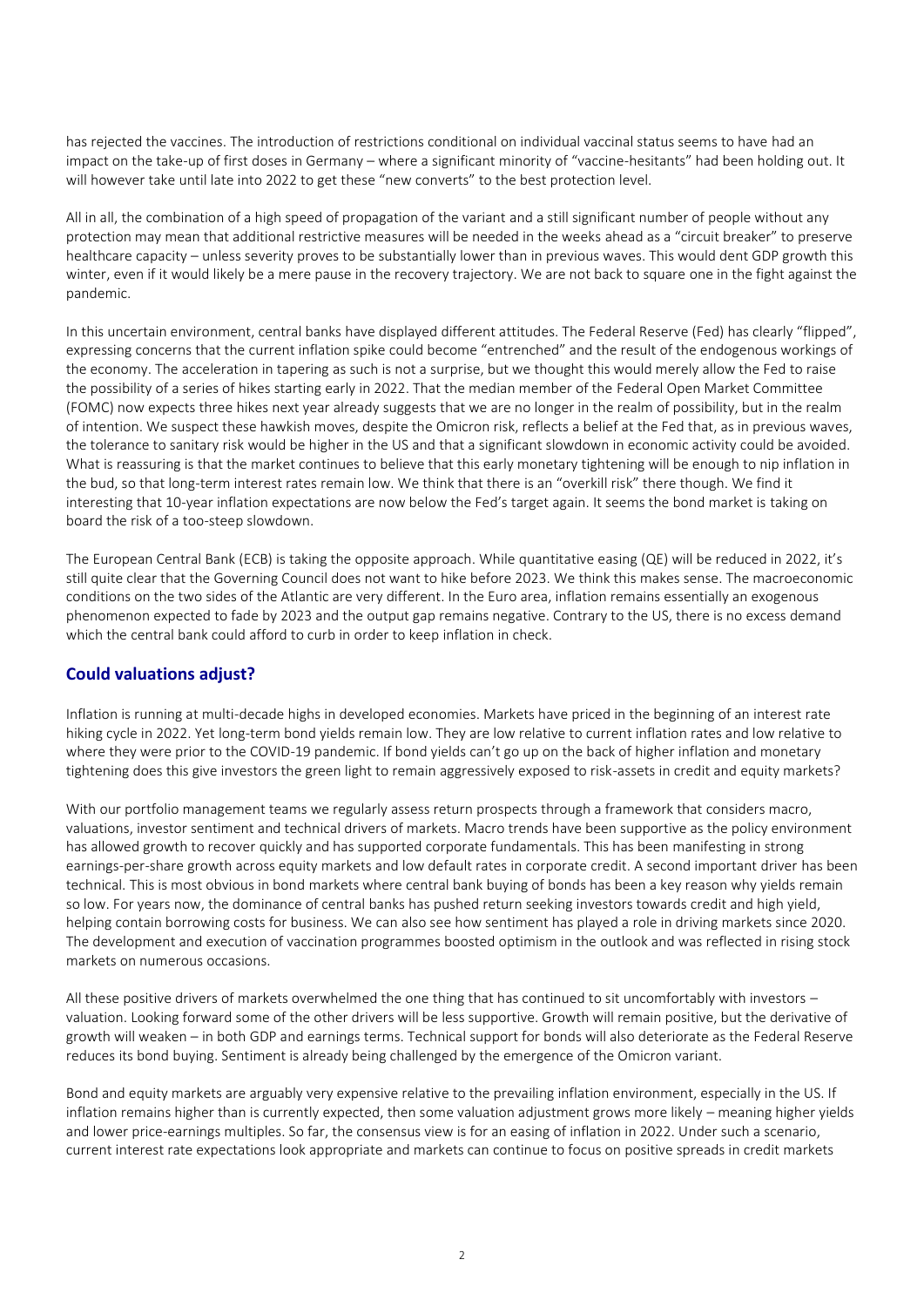and still historically solid earnings growth in the equity world. Returns may not meet 2021 levels but an exposure to carry in fixed income and to global equities is justified.

The key metric to watch for a potentially systemic adjustment in valuations is real yields. They remain very negative but are likely to rise over the next year. This should be mild, in line with a modest Fed tightening cycle. Shorter-dated real yields – in the 5-year area in the US market for example – have already started to firm up. A modest increase in real yields should not be too damaging but would allow nominal bond yields to start to peak above the top of the 2021 trading range and may limit any further multiple expansion in US equities. There is a risk of a bigger shock to real yields, but in recent times this was only seen in 2013 when the Fed then shocked and surprised the market in what has become known as the "taper tantrum". Hopefully, the Fed has prepared the market accordingly this time.

Slightly weaker macro and technical factors together with some risks on the valuation side should combine to result in flattish returns in core government bonds, modestly positive in credit and high yield and high single digit returns from global equities. For now, our views remain constructive on risk assets but the evolution of real yields will be key as we get into the meat of a rate hiking cycle next year.

**Download the full slide deck of our "Decem[ber" Investment Strategy](https://www.axa-im.com/sites/default/files/insight/pdf/axa-im-research-strategy-deck-en-2021-12.pdf)**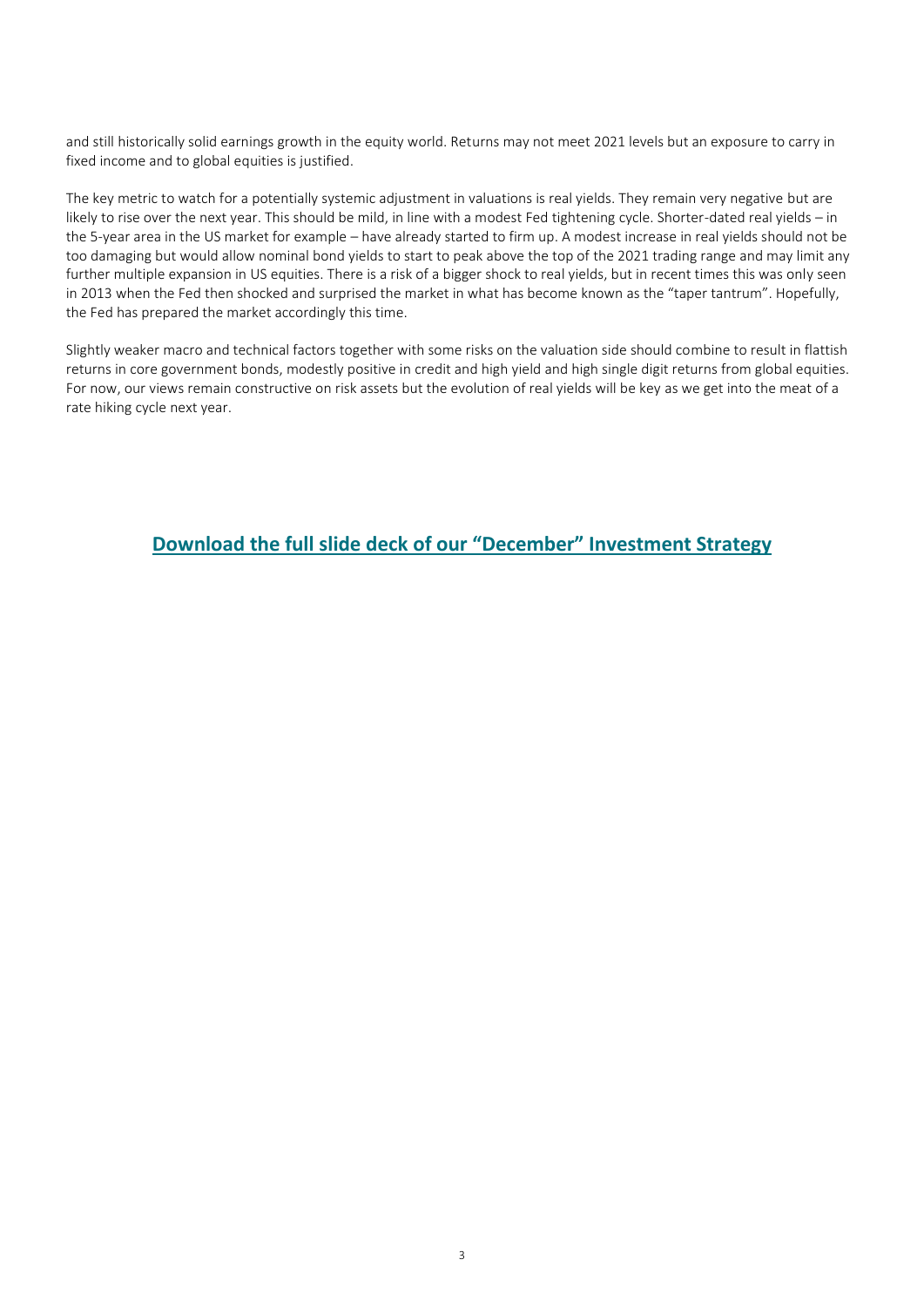### Recommended asset allocation

|                                                        |                 |                | <b>Asset Allocation</b> |                      |                         |                  |
|--------------------------------------------------------|-----------------|----------------|-------------------------|----------------------|-------------------------|------------------|
| <b>Key asset classes</b>                               |                 |                |                         |                      |                         |                  |
| Equities                                               |                 |                |                         |                      |                         |                  |
| <b>Bonds</b>                                           |                 |                |                         |                      |                         |                  |
| Commodities                                            |                 |                |                         |                      |                         |                  |
| Cash                                                   |                 |                |                         |                      |                         |                  |
|                                                        |                 |                | <b>Equities</b>         |                      |                         |                  |
| <b>Developed</b>                                       |                 |                |                         |                      |                         |                  |
| Euro area                                              |                 |                |                         |                      |                         |                  |
| UK                                                     |                 |                |                         |                      |                         |                  |
| Switzerland                                            |                 |                |                         |                      |                         |                  |
| US                                                     |                 |                |                         |                      |                         | $\blacktriangle$ |
| Japan                                                  |                 |                |                         |                      |                         |                  |
| <b>Emerging &amp; Sectors</b>                          |                 |                |                         |                      |                         |                  |
| <b>Emerging Markets</b>                                |                 |                |                         |                      |                         |                  |
| Europe Cyclical/Value                                  |                 |                |                         |                      |                         |                  |
| Euro Opening basket                                    |                 |                |                         |                      | $\overline{\mathbf{v}}$ |                  |
| Euro Financials                                        |                 |                |                         |                      |                         |                  |
| <b>US Financials</b>                                   |                 |                |                         |                      |                         |                  |
| US Russell 2000                                        |                 |                |                         |                      |                         | $\pmb{\Delta}^+$ |
|                                                        |                 |                | <b>Fixed Income</b>     |                      |                         |                  |
| <b>Govies</b>                                          |                 |                |                         |                      |                         |                  |
|                                                        |                 |                |                         |                      |                         |                  |
| Euro core                                              |                 |                |                         |                      |                         |                  |
| Euro peripheral                                        |                 |                |                         |                      |                         |                  |
| UK<br>US                                               |                 |                |                         | $\blacktriangledown$ |                         |                  |
|                                                        |                 |                |                         |                      |                         |                  |
| <b>Inflation</b>                                       |                 |                |                         |                      |                         |                  |
| US                                                     |                 |                |                         |                      |                         |                  |
| Euro                                                   |                 |                |                         |                      |                         |                  |
| <b>Credit</b>                                          |                 |                |                         |                      |                         |                  |
| Euro IG                                                |                 |                |                         |                      |                         |                  |
| US IG                                                  |                 |                |                         |                      |                         |                  |
| Euro HY                                                |                 |                |                         |                      |                         |                  |
| US HY                                                  |                 |                |                         |                      |                         |                  |
| <b>EM Debt</b>                                         |                 |                |                         |                      |                         |                  |
| EM bonds HC                                            |                 |                |                         |                      |                         |                  |
| Legends                                                | <b>Negative</b> | <b>Neutral</b> | <b>Positive</b>         | Last change          | ▲ Upgrade               | ▼ Downgrade      |
| Source: AXA IM Macro Research - As of 15 December 2021 |                 |                |                         |                      |                         |                  |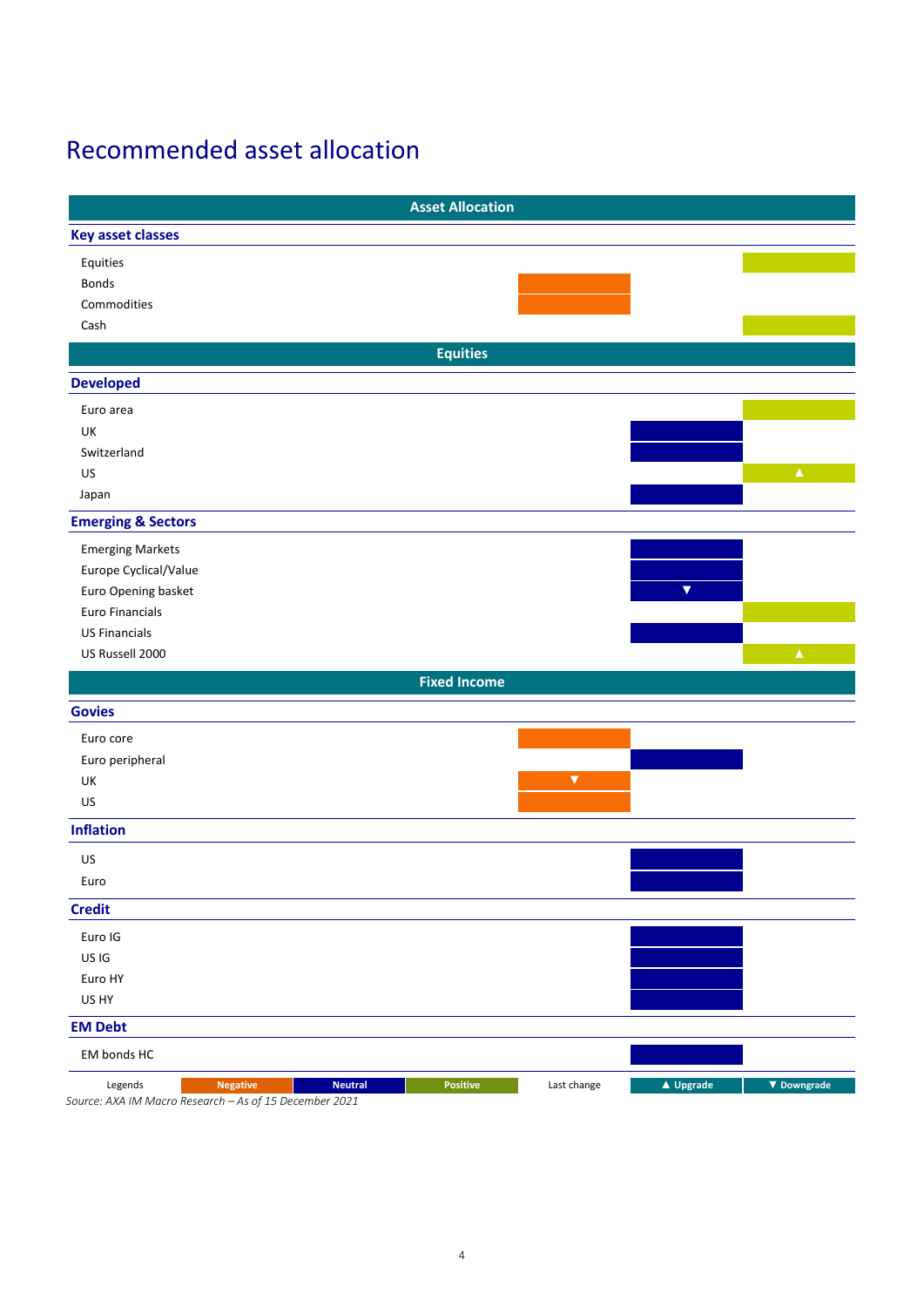### Macro forecast summary

|                            |         | 2021*         |                  | 2022*         |           | 2023*         |                          |
|----------------------------|---------|---------------|------------------|---------------|-----------|---------------|--------------------------|
| <b>Real GDP growth (%)</b> | 2020    | <b>AXA IM</b> | <b>Consensus</b> | <b>AXA IM</b> | Consensus | <b>AXA IM</b> | Consensus                |
| <b>World</b>               | $-3.2$  | 5.7           |                  | 4.2           |           | 3.6           |                          |
| <b>Advanced economies</b>  | $-5.0$  | 4.9           |                  | 3.8           |           | 2.4           |                          |
| US                         | $-3.4$  | 5.5           | 5.5              | 3.5           | 4.0       | 2.7           | ÷.                       |
| Euro area                  | $-6.7$  | 5.0           | 5.0              | 3.9           | 4.3       | 2.1           |                          |
| Germany                    | $-4.9$  | 2.6           | 2.7              | 3.5           | 4.3       | 1.9           | $\blacksquare$           |
| France                     | $-8.0$  | 6.7           | 6.5              | 3.6           | 3.8       | 2.0           |                          |
| Italy                      | $-8.9$  | 6.2           | 6.1              | 3.7           | 4.2       | 1.9           |                          |
| Spain                      | $-10.8$ | 4.3           | 5.0              | 5.5           | 5.9       | 3.0           | ÷.                       |
| Japan                      | $-4.9$  | 1.9           | 2.2              | 3.5           | 3.0       | 1.6           | $\overline{\phantom{a}}$ |
| UK                         | $-10.0$ | 6.8           | 6.9              | 5.0           | 4.7       | 2.3           | L,                       |
| Switzerland                | $-2.5$  | 3.5           | 3.4              | 3.0           | 3.0       | 1.6           | L.                       |
| Canada                     | $-5.3$  | 4.4           | 5.0              | 3.7           | 4.1       | 2.6           | L.                       |
| <b>Emerging economies</b>  | $-2.0$  | 6.2           |                  | 4.4           |           | 4.3           |                          |
| Asia                       | $-0.8$  | 6.8           |                  | 5.1           |           | 5.1           |                          |
| China                      | 2.3     | 7.9           | 8.0              | 5.0           | 5.1       | 5.3           |                          |
| South Korea                | $-0.9$  | 4.0           | 4.0              | 2.6           | 3.1       | 2.1           | $\sim$                   |
| Rest of EM Asia            | $-4.6$  | 5.8           |                  | 5.5           |           | 5.3           |                          |
| LatAm                      | $-7.1$  | 6.2           |                  | 2.6           |           | 2.5           |                          |
| <b>Brazil</b>              | $-4.1$  | 5.1           | 4.9              | $1.2$         | 1.1       | 2.0           | $\overline{\phantom{a}}$ |
| Mexico                     | $-8.5$  | 6.0           | 5.9              | 2.6           | 2.9       | 2.2           | $\overline{\phantom{a}}$ |
| <b>EM Europe</b>           | $-2.1$  | 5.9           |                  | 3.8           |           | 2.8           |                          |
| Russia                     | $-3.0$  | 4.5           | 4.2              | 3.2           | 2.6       | 2.0           |                          |
| Poland                     | $-2.7$  | 5.1           | 5.1              | 5.0           | 5.0       | 3.6           |                          |
| Turkey                     | 1.8     | 9.5           | 8.9              | 3.6           | 3.5       | 3.0           | $\overline{\phantom{a}}$ |
| <b>Other EMs</b>           | $-2.4$  | 4.2           |                  | 4.1           |           | 3.9           |                          |

*Source: Datastream, IMF and AXA IM Macro Research − As of 16 December 2021* \* Forecast

| <b>CPI Inflation (%)</b>  | 2020   | $2021*$       |                  | 2022*         |                  | 2023*         |                  |
|---------------------------|--------|---------------|------------------|---------------|------------------|---------------|------------------|
|                           |        | <b>AXA IM</b> | <b>Consensus</b> | <b>AXA IM</b> | <b>Consensus</b> | <b>AXA IM</b> | <b>Consensus</b> |
| <b>Advanced economies</b> | 0.7    | 3.1           |                  | 3.1           |                  | 2.2           |                  |
| US                        | 1.2    | 4.7           | 4.4              | 4.1           | 3.7              | 2.9           |                  |
| Euro area                 | 0.3    | 2.6           | 2.4              | 2.7           | 2.3              | 1.8           |                  |
| Japan                     | 0.0    | $-0.2$        | $-0.2$           | 0.7           | 0.7              | 0.6           |                  |
| UK                        | 0.9    | 2.4           | 2.4              | 3.8           | 3.7              | 1.9           |                  |
| Switzerland               | $-0.7$ | 0.5           | 0.5              | 0.6           | 0.7              | 0.7           |                  |
| Canada                    | 0.7    | 3.4           | 3.3              | 3.1           | 2.9              | 2.3           |                  |

*Source: Datastream, IMF and AXA IM Macro Research − As of 16 December 2021* \* Forecast

These projections are not necessarily reliable indicators of future results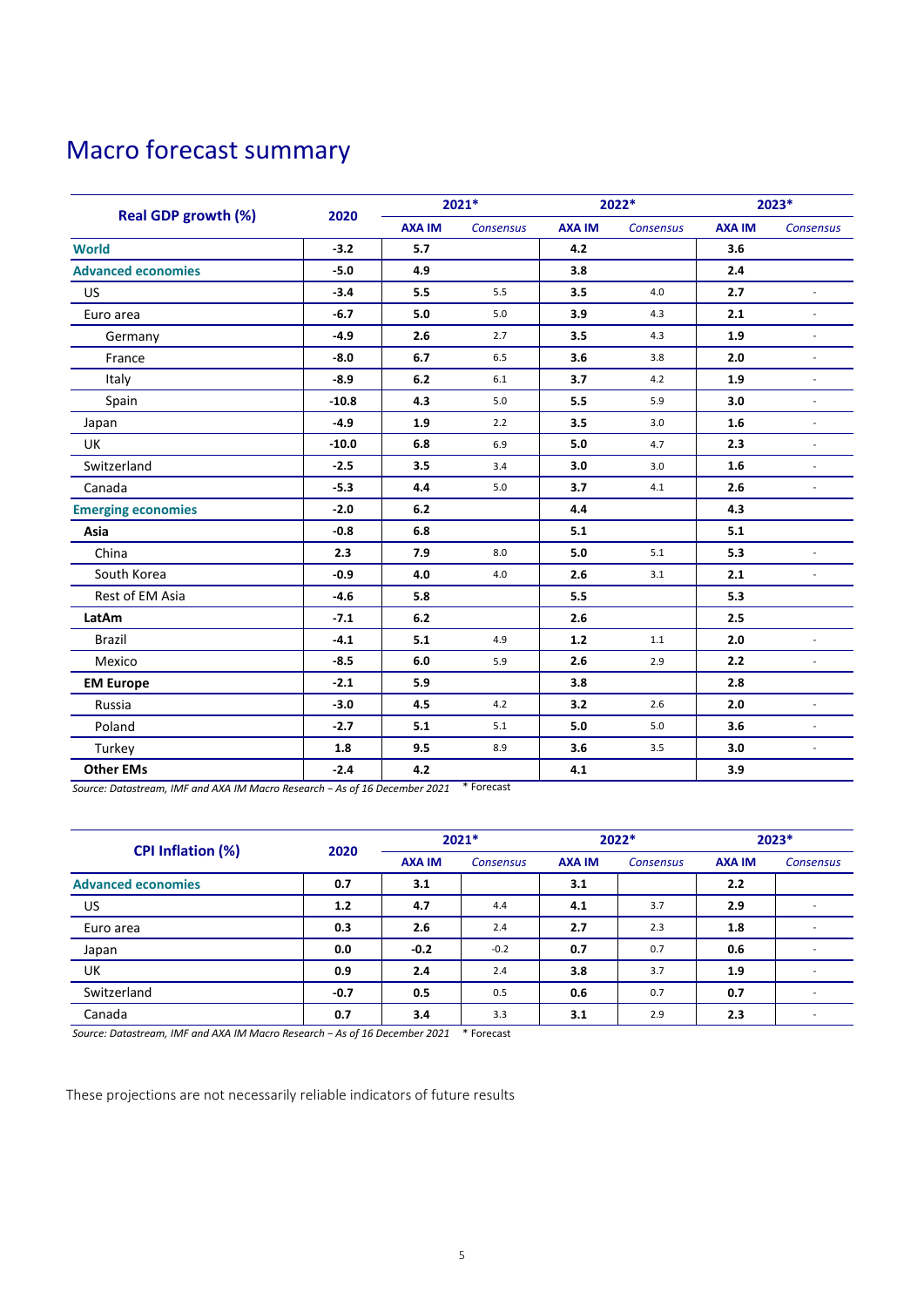## Forecast summary

| <b>Central bank policy</b><br>Meeting dates and expected changes (Rates in bp / QE in bn) |       |                |               |               |               |               |        |
|-------------------------------------------------------------------------------------------|-------|----------------|---------------|---------------|---------------|---------------|--------|
|                                                                                           |       | <b>Current</b> | Q4-21         | $Q1-22$       | $Q2-22$       | $Q3-22$       |        |
| <b>United States - Fed</b>                                                                | Dates |                | $2-3$ Nov     | 25-26 Jan     | $3-4$ Mav     | 26-27 July    |        |
|                                                                                           |       | $0 - 0.25$     | 14-15 Dec     | 15-16 Mar     | 14-15 June    | 20-21 Sep     |        |
|                                                                                           | Rates |                | unch (0-0.25) | unch (0-0.25) | unch (0-0.25) | unch (0-0.25) |        |
| Euro area - ECB                                                                           | Dates |                | 28 Oct        | 20 Jan        | 14 April      | 21 July       |        |
|                                                                                           |       | $-0.50$        | 16 Dec        | 10 Mar        | 9 June        | 8 Sep         |        |
|                                                                                           | Rates |                | unch (-0.50)  | unch (-0.50)  | unch (-0.50)  | unch (-0.50)  |        |
| Japan - BoJ                                                                               | Dates |                | 27-28 Oct     | 17-18 Jan     | 27-28 April   | 20-21 July    |        |
|                                                                                           |       | $-0.10$        | 16-17 Dec     | 17-18 Mar     | 16-17 June    | 21-22 Sep     |        |
|                                                                                           | Rates |                | unch (-0.10)  | unch (-0.10)  | unch (-0.10)  | unch (-0.10)  |        |
| UK - BoE                                                                                  | Dates |                | 4 Nov         | 3 Feb         | 5 May         | 4 Aug         |        |
|                                                                                           |       |                | 0.10          | 16 Dec        | 17 Mar        | 16 June       | 15 Sep |
|                                                                                           | Rates |                | $+0.15(0.25)$ | unch (0.25)   | $+0.25(0.50)$ | unch (0.50)   |        |

*Source: AXA IM Macro Research - As of 16 December 2021*

These projections are not necessarily reliable indicators of future results